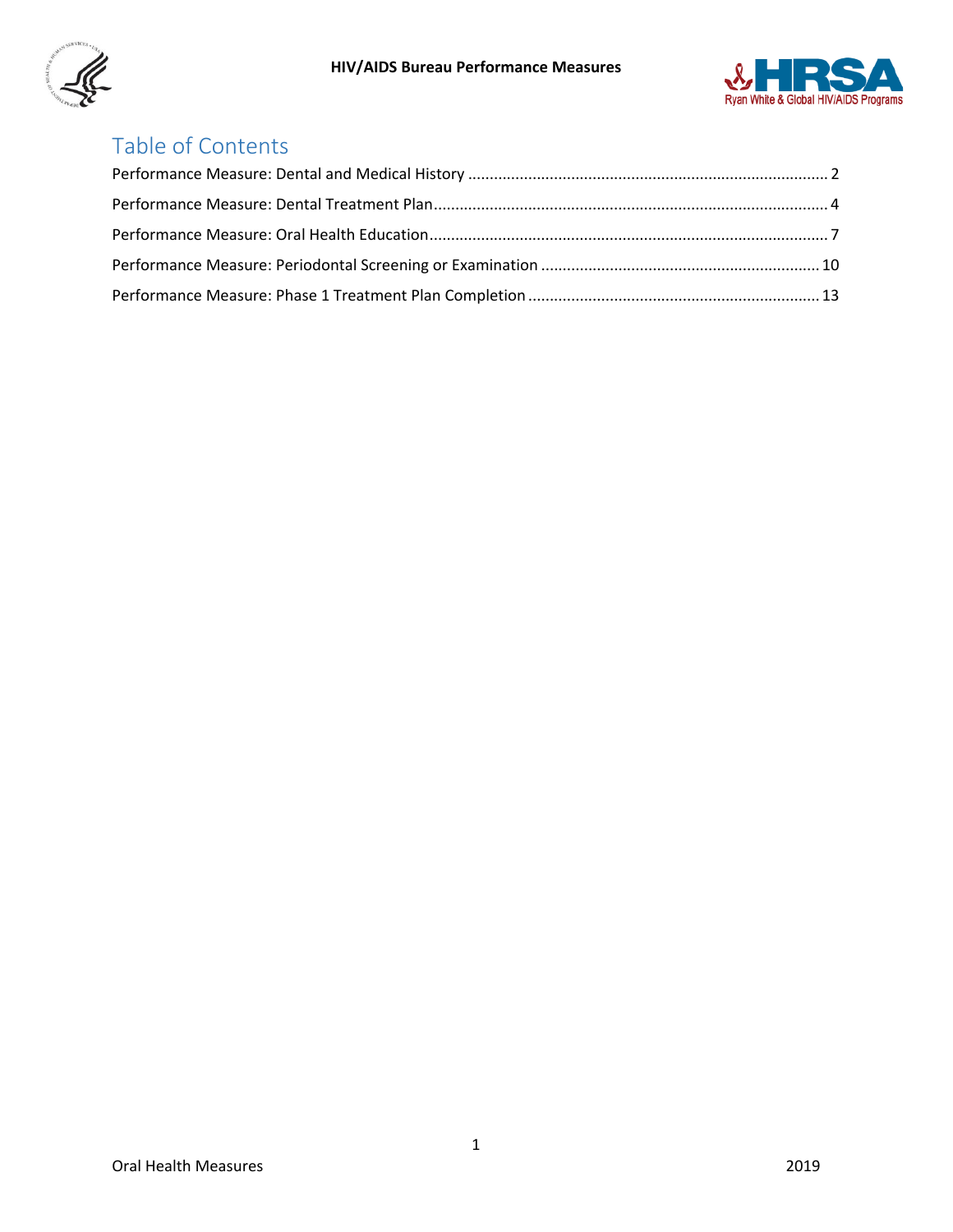



## <span id="page-1-0"></span>**Performance Measure: Dental and Medical History**

#### **National Quality Forum #:** None

Description: Percentage of HIV-infected oral health patients<sup>1</sup> who had a dental and medical health history<sup>2</sup> (initial or updated) at least once in the measurement year.

**Numerator:** Number of HIV-infected oral health patients who had a dental and medical health history<sup>2</sup> (initial or updated) at least once in the measurement year.

**Denominator:** Number of HIV-infected oral health patients that received a clinical oral evaluation<sup>3</sup> at least once in the measurement year.

#### **Patient Exclusions:**

- 1. Patients who had only an evaluation or treatment for a dental emergency in the measurement year.4
- 2. Patients who were <12 months of age

#### **Data Elements:**

- 1. Is the patient HIV-infected? (Y/N)
	- a. If yes, did the patient have a clinical oral evaluation<sup>3</sup> at least once in the measurement year? (Y/N)
		- i. If yes, did the patient have a dental and medical health history (initial or updated) in the measurement year? (Y/N)

#### **Data Sources:**

- Data reports required by HRSA/HAB, such as the Ryan White HIV/AIDS Program Services Report (RSR), may provide useful data regarding the number of patients identified as receiving oral health services
- Electronic Health Record/Electronic Medical Record
- Oral health services patient record data abstraction of a sample of records
- Provider billing systems may be used; however, this will be dependent on the completeness and accuracy of coding of the procedures of interest

## **National Goals, Targets, or Benchmarks for Comparison:** None Available at this time

#### **Basis for Selection:**

To develop an appropriate treatment plan, the oral health care provider should obtain complete information about the patient's health and medication status. 5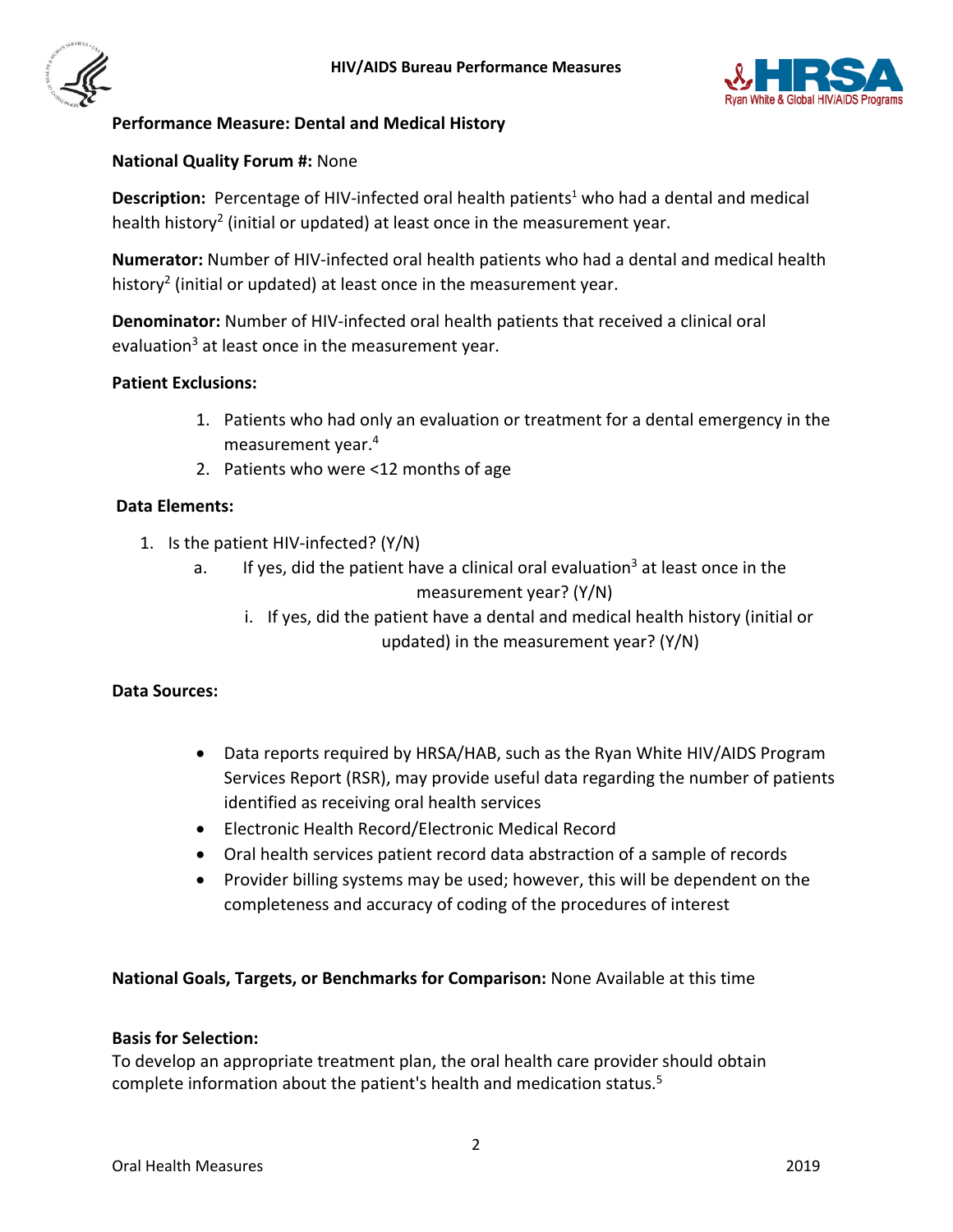



The American Dental Association (ADA) Dental Practice Parameters include the documentation of a dental and medical history for patients receiving an oral evaluation: "The dental and medical histories should be considered by the dentist to identify medications and predisposing conditions that may affect the prognosis, progression and management of oral health condition."6

# **U.S. Public Health Service Guidelines:** None

## **Reference/Notes:**

<sup>1</sup> "Patient" includes all patients aged 12 months or older.

 $2$  Dental and medical history should include medications and predisposing conditions that may affect the prognosis, progression and management of oral health condition. See Footnote 6. 3 <sup>3</sup> Clinical oral evaluations include evaluation, diagnosis and treatment planning. Pertinent ADA CDT codes may include the following: D0120-Periodic Oral Evaluation-established patient; D0150Comprehensive oral evaluation, new or established patient; D0160-Detailed and Extensive Oral Evaluation- problem focused by report; D0170-Re-evaluation, limited, problem focused (established patient; not post-operative visit); and D0180-Comprehensive Periodontal Evaluation-new or established patient.

<sup>4</sup> Pertinent ADA CDT codes for patient exclusion may include the following: D9110-Palliative (emergency) treatment of dental pain-minor procedure; and D0140-Limited Oral Evaluation-Problem Focused; however, the diagnostic and treatment procedures associated with emergency evaluation and treatment encounters (including those using these or other ADA CDT codes, as well as other procedures which may not be coded) should be considered when identifying patients for exclusion.

5 New York State Department of Health. Oral health care for people with HIV infection. New York (NY): New York State Department of Health; 2001 Dec: 3.

<sup>6</sup> [American Dental Association.](http://ada.org/) Dental Practice Parameters. Patients requiring a comprehensive oral evaluation. Accessed on January 2, 2019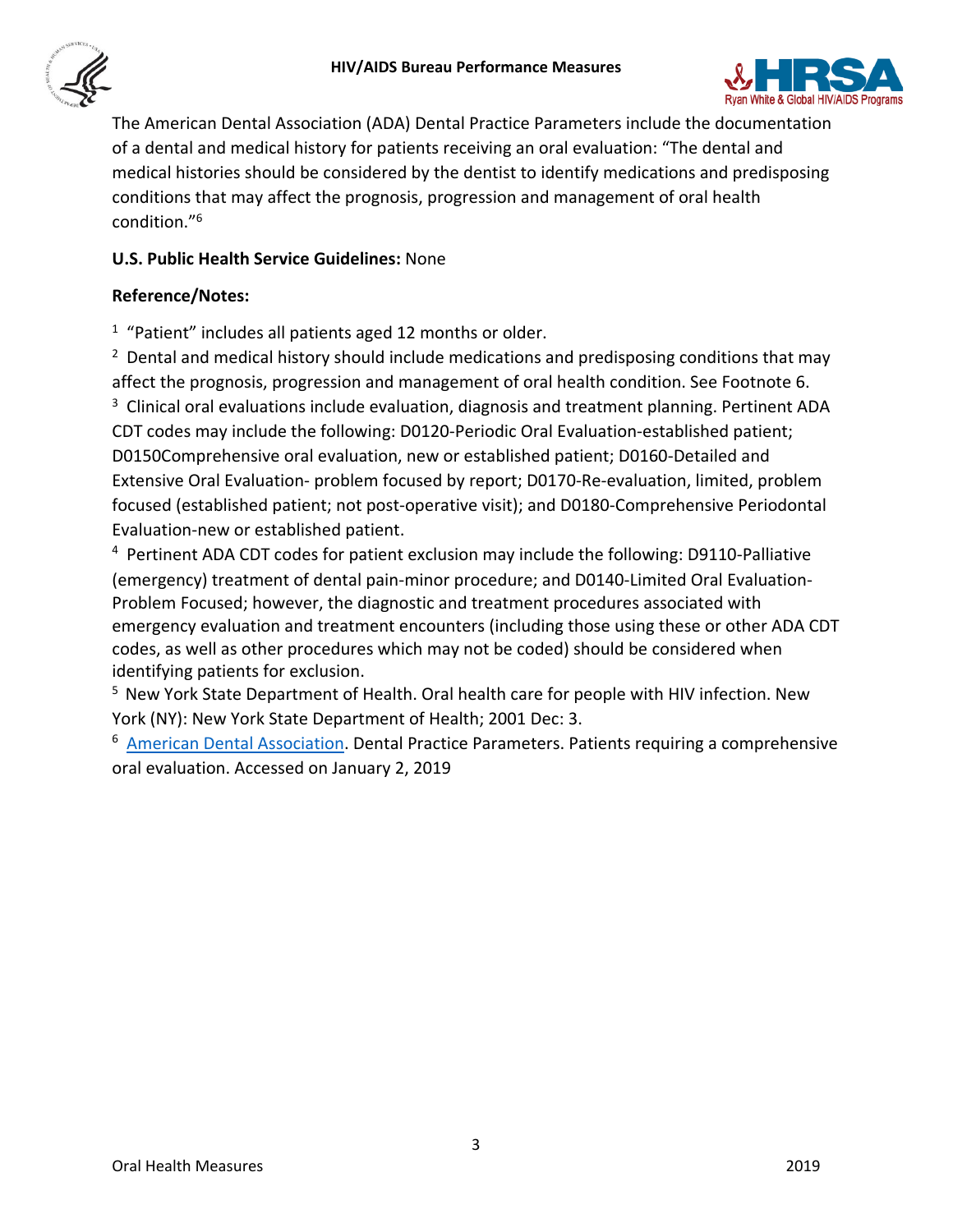



## <span id="page-3-0"></span>**Performance Measure: Dental Treatment Plan**

## **National Quality Forum #:** None

Description: Percentage of HIV-infected oral health patients<sup>1</sup> who had a dental treatment plan <sup>2</sup> developed and/or updated at least once in the measurement year.

**Numerator:** Number of HIV-infected oral health patients who had a dental treatment plan 2 developed and/or updated at least once in the measurement year

**Denominator:** Number of HIV-infected oral health patients that received a clinical oral evaluation<sup>3</sup> at least once in the measurement year.

## **Patient Exclusions:**

- 1. Patients who had only an evaluation or treatment for a dental emergency in the measurement year.4
- 2. Patients who were < 12 months of age.

## **Data Elements:**

Is the patient HIV-infected? (Y/N)

- a. If yes, did the patient have a clinical oral evaluation<sup>3</sup> at least once in the measurement year? (Y/N)
	- i. If yes, did the patient have a dental treatment plan<sup>2</sup>developed and/or updated at least once in the measurement year? (Y/N)

# **National Goals, Targets, or Benchmarks for Comparison:** None Available

**Outcome Measures for Consideration:** Rate of emergency dental visits in the practice population

## **Basis for Selection:**

A comprehensive dental treatment plan that includes preventive care, maintenance and elimination of oral pathology should be developed and discussed with the patient. Various treatment options should be discussed and developed in collaboration with the patient. As with all patients, a treatment plan appropriate for the patient's health status and individual preference should be chosen.

Medications may interfere with dental treatment and cause adverse effects: such as decreased salivary flow, altered liver function, bone marrow suppression, resulting in anemia,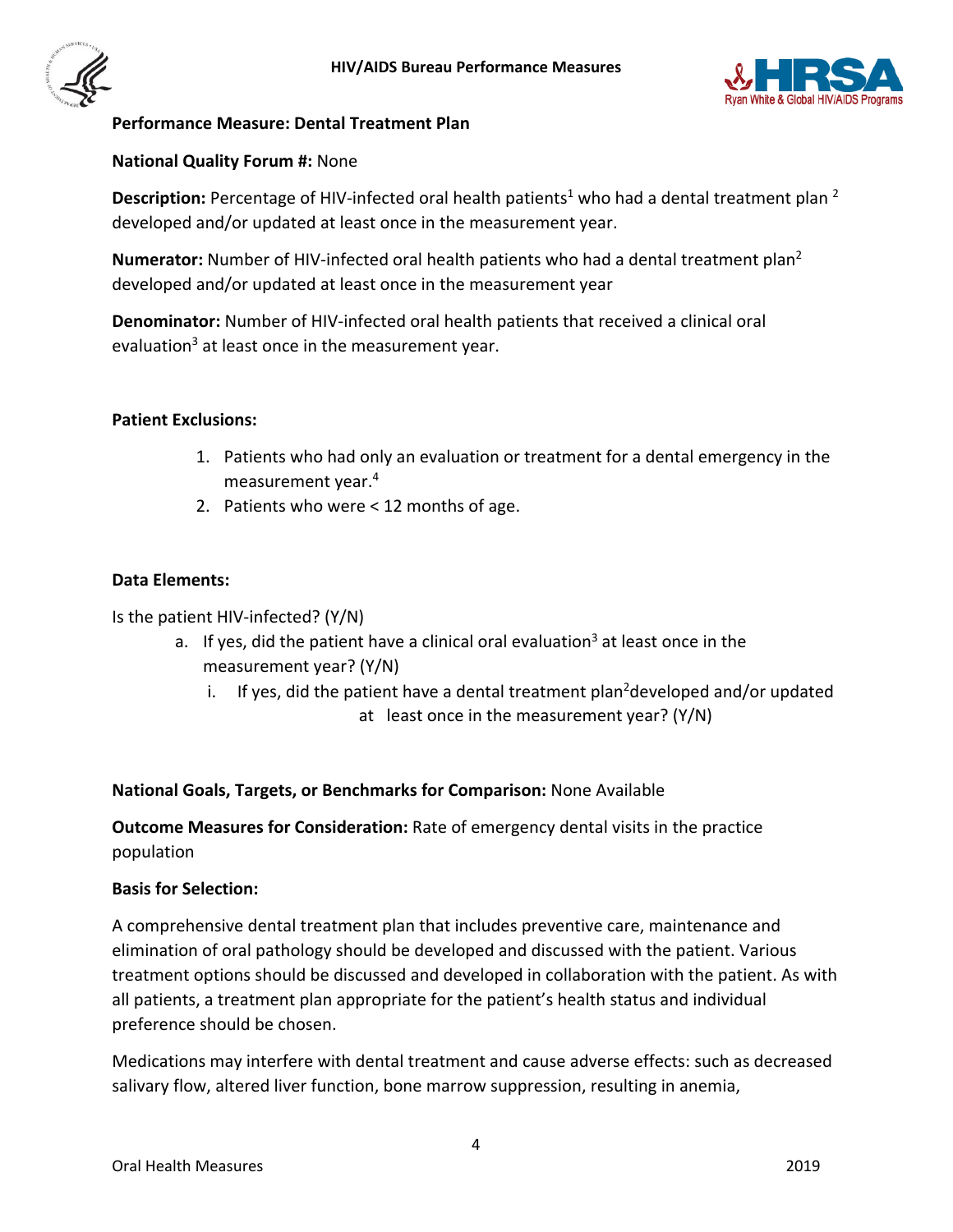



thrombocytopenia and neurtropenia. There is no evidence to support modifications in oral health care based solely on the presence of HIV infection. However, such modifications may be indicated on the basis of certain medical problems that occur as a result of HIV infection. Severely or terminally ill patients, for example, will require alterations in care similar to those of patients suffering from other conditions that cause debilitating illness, such as cancer or mental health impairment.<sup>5,6</sup>

 The American Dental Association (ADA) Dental Practice Parameters address the process of diagnosis and treatment planning: "In the process of diagnosis and treatment planning, the attending dentist should review the accuracy of the data collected as part of patient evaluation. The behavioral, psychological, anatomical, developmental and physiological limitations of the patient should be considered by the dentist in performing the periodic evaluation and in developing the treatment plan." 7

## **U.S. Public Health Service Guidelines:** None

## **References/Notes:**

<sup>1</sup> "Patient" includes all patients aged 12 months or older.

<sup>2</sup> Treatment plan: The sequential guide for the patient's care as determined by the dentist's diagnosis and is used by the dentist for the restoration to and/or maintenance of optimal oral healt[h ADA.org](http://www.ada.org/) Accessed January 2, 2019

<sup>3</sup> Clinical oral evaluations include evaluation, diagnosis and treatment planning. Pertinent ADA CDT codes may include the following: D0120-Periodic Oral Evaluation-established patient; D0150-Comprehensive oral evaluation, new or established patient; D0160-Detailed and Extensive Oral Evaluation; D0170-Re-evaluation,

limited, problem focused (established patient; not post-operative visit); and D0180- Comprehensive Periodontal Evaluation-new or established patient.

<sup>4</sup> Pertinent ADA CDT codes for patient exclusion may include the following: D9110- Palliative (emergency) treatment of dental pain-minor procedure; and D0140-Limited Oral Evaluation-Problem Focused; however, the diagnostic and treatment procedures associated with emergency evaluation and treatment encounters (including those using these or other ADA CDT codes, as well as other procedures which may not be coded) should be considered when identifying patients for exclusion.

<sup>5</sup> Glick M, Abel SN, Muzyka BC, DeLorenzo M. Dental complications after treating patients with AIDS. *J Am Dent Assoc* 1994;125:296-301. 6 Dental management of the HIV-infected patient. *J Am Dent Assoc* 1995;(Suppl):1-40. 7 American Dental Association. Dental Practice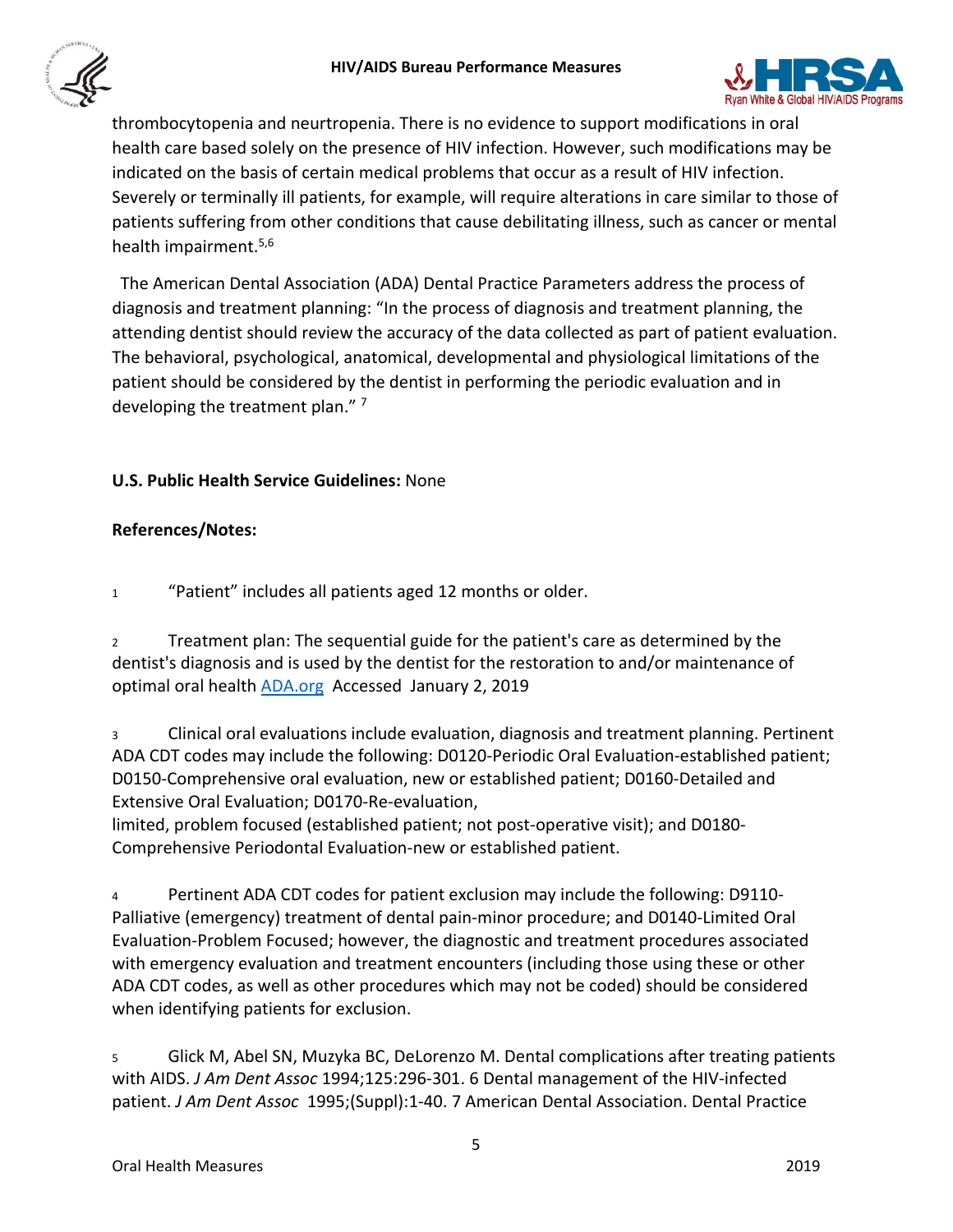



Parameters. Patient of record requiring a periodic evaluation. Available at: [http://ada.org](http://ada.org/)  Accessed on January 2, 2019

- <sup>6</sup> Dental management of the HIV-infected patient. *J Am Dent Assoc* 1995;(Suppl):1-40.
- 7 [American Dental Association.](http://www.ada.org/en) Dental Practice Parameters. Patient of record requiring a

periodic evaluation. Accessed January 2, 2019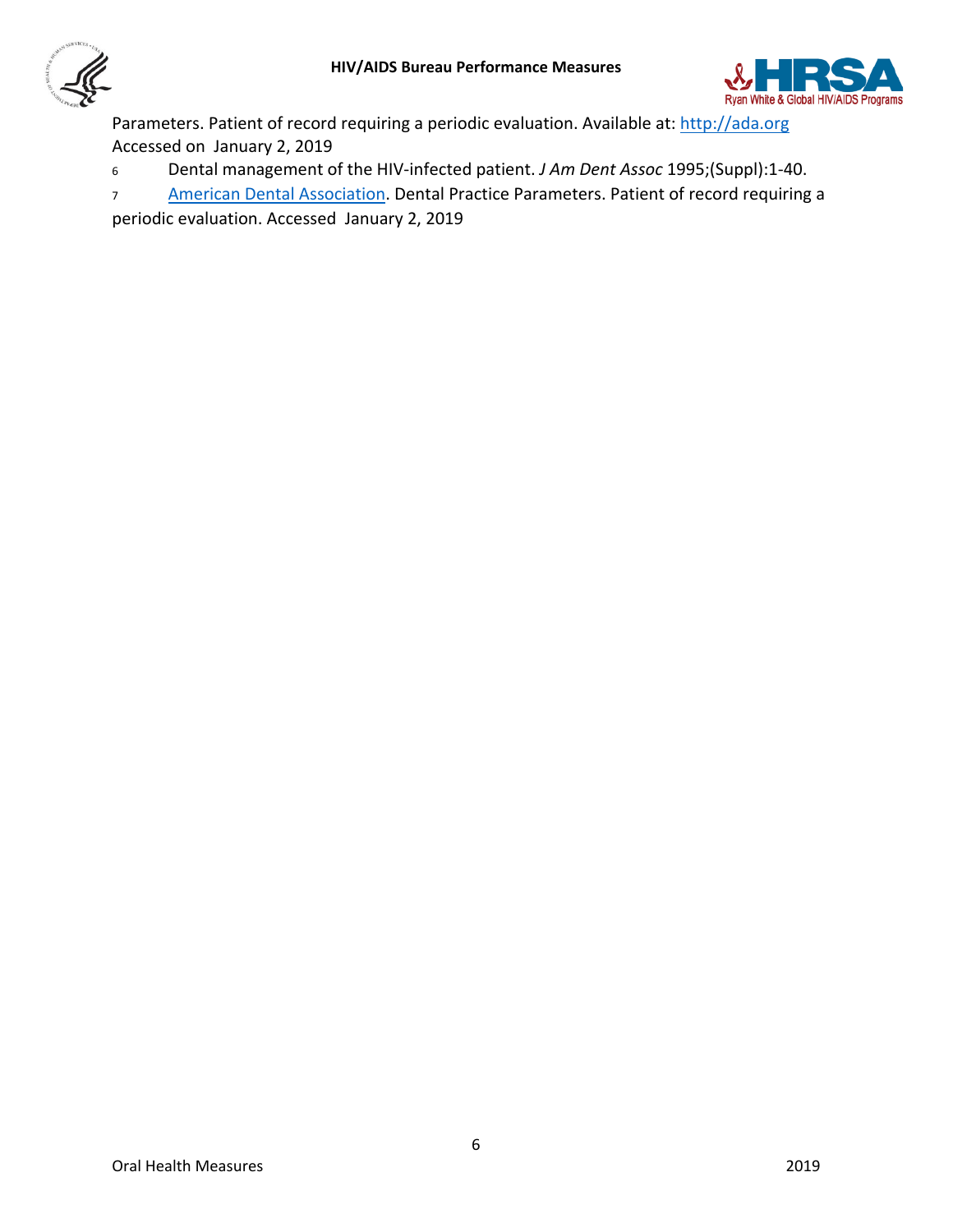



## <span id="page-6-0"></span>**Performance Measure: Oral Health Education**

#### **National Quality Forum #:** None

Description: Percentage of HIV-infected oral health patients<sup>1</sup> who received oral health education<sup>2</sup> at least once in the measurement year.

**Numerator:** Number of HIV-infected oral health patients who received oral health education2 at least once in the measurement year.

**Denominator:** Number of HIV-infected oral health patients that received a clinical oral evaluation<sup>3</sup> at least once in the measurement year.

#### **Patient Exclusions:**

- 1. Patients who had only an evaluation or treatment for a dental emergency in the measurement year. 4
- 2. Patients who were <12 months of age.

#### **Data Elements:**

- 1. Is the patient HIV-infected? (Y/N)
	- a. If yes, did the patient have a clinical oral evaluation<sup>3</sup> at least once in the measurement year? (Y/N)
		- i. If yes, did the patient receive oral health education<sup>2</sup> at least once in the measurement year? (Y/N)

## **Data Sources:**

- Data reports required by HRSA/HAB, such as the Ryan White HIV/AIDS Program Services Report (RSR), may provide useful data regarding the number of patients identified as receiving oral health services.
- Electronic Health Record/Electronic Medical Record
- Oral health services patient record data abstraction of a sample of records.
- Provider billing systems may be used; however, this will be dependent on the completeness and accuracy of coding of the procedures of interest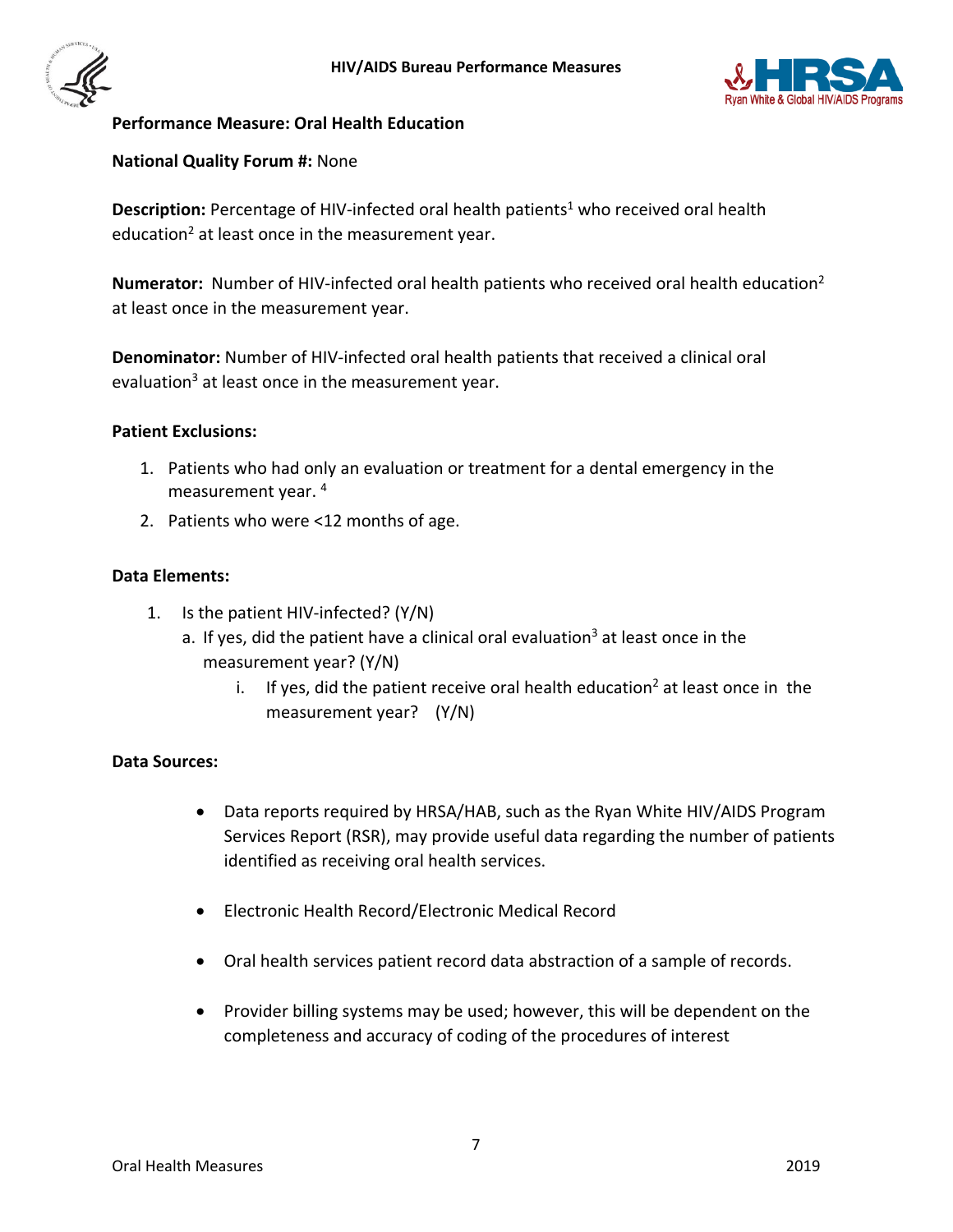



# **National Goals, Targets, or Benchmarks for Comparison:** None Available at this time

## **Outcome Measures for Consideration:**

- Rate of dental disease and oral pathology in the practice population
- Rate of tobacco cessation in the practice population

#### **Basis for Selection:**

A higher risk of dental caries in patients with HIV may be caused by decreased salivary flow, which may occur as a result of salivary gland disease or as a side effect of a number of medications. Also, some topical antifungal medications have high sugar content, possibly resulting in increased caries susceptibility.

The adverse effects of using tobacco should be discussed with the patients. If patient is a tobacco user, cessation should also be discussed. For in-office consumer and provider materials on tobacco cessation programs, dentists can access [HHS.gov: The Surgeon General's Priorities](https://www.surgeongeneral.gov/priorities/index.html#tobacco) Accessed January 2, 2019

The American Dental Association (ADA) Dental Practice Parameters include the provision of patient education: "The dentist should emphasize prevention and oral disease through patient education which may include oral hygiene instructions….Counseling may be provided regarding tobacco use or other behaviors that may compromise oral health." 6

## **U.S. Public Health Service Guidelines:** None

## **References/Notes:**

"Patient" includes patients aged 12 months or older.

<sup>2</sup> Oral health education should include: oral hygiene instructions (ADA CDT code D1330) and tobacco counseling for the control and prevention of oral disease (ADA CDT code D1320) as indicated. Oral health education may be provided and documented by a licensed dentist, dental hygienist, dental assistant and/or dental case manager. For pediatric patients, oral health education should be provided to parents and caregivers and be age appropriate for pediatric patients.

<sup>3</sup> Clinical oral evaluations include evaluation, diagnosis and treatment planning. Pertinent ADA CDT codes may include the following: D0120-Periodic Oral Evaluation-established patient; D0150-Comprehensive oral evaluation, new or established patient; D0160-Detailed and Extensive Oral Evaluation; D0170-Re-evaluation, limited, problem focused (established patient; not post-operative visit); and D0180-Comprehensive Periodontal Evaluation-new or established patient.

Pertinent ADA CDT codes for patient exclusion may include the following: D9110-Palliative (emergency) treatment of dental pain-minor procedure; and D0140-Limited Oral Evaluation Problem Focused; however, the diagnostic and treatment procedures associated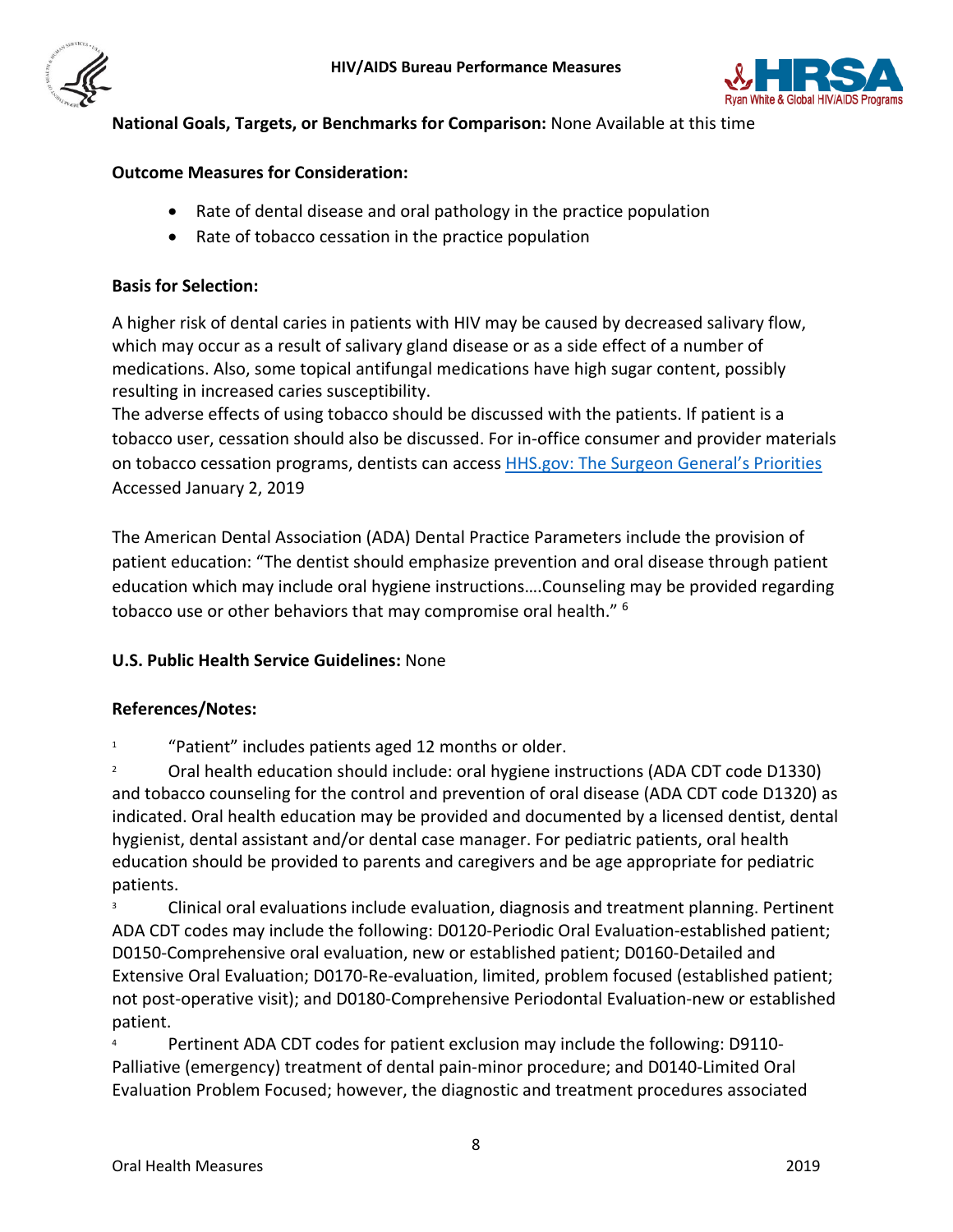



with emergency evaluation and treatment encounters (including those using these or other ADA CDT codes, as well as other procedures which may not be coded) should be considered when identifying excluded patients.

<sup>5</sup> New York State Department of Health. Oral health care for people with HIV infection. New York (NY): New York State Department of Health; 2001 Dec: 4.

<sup>6</sup> [American Dental Association.](http://ada.org/) Dental Practice Parameters. Patient without clinical signs or symptoms of oral disease. Accessed January 2, 2019.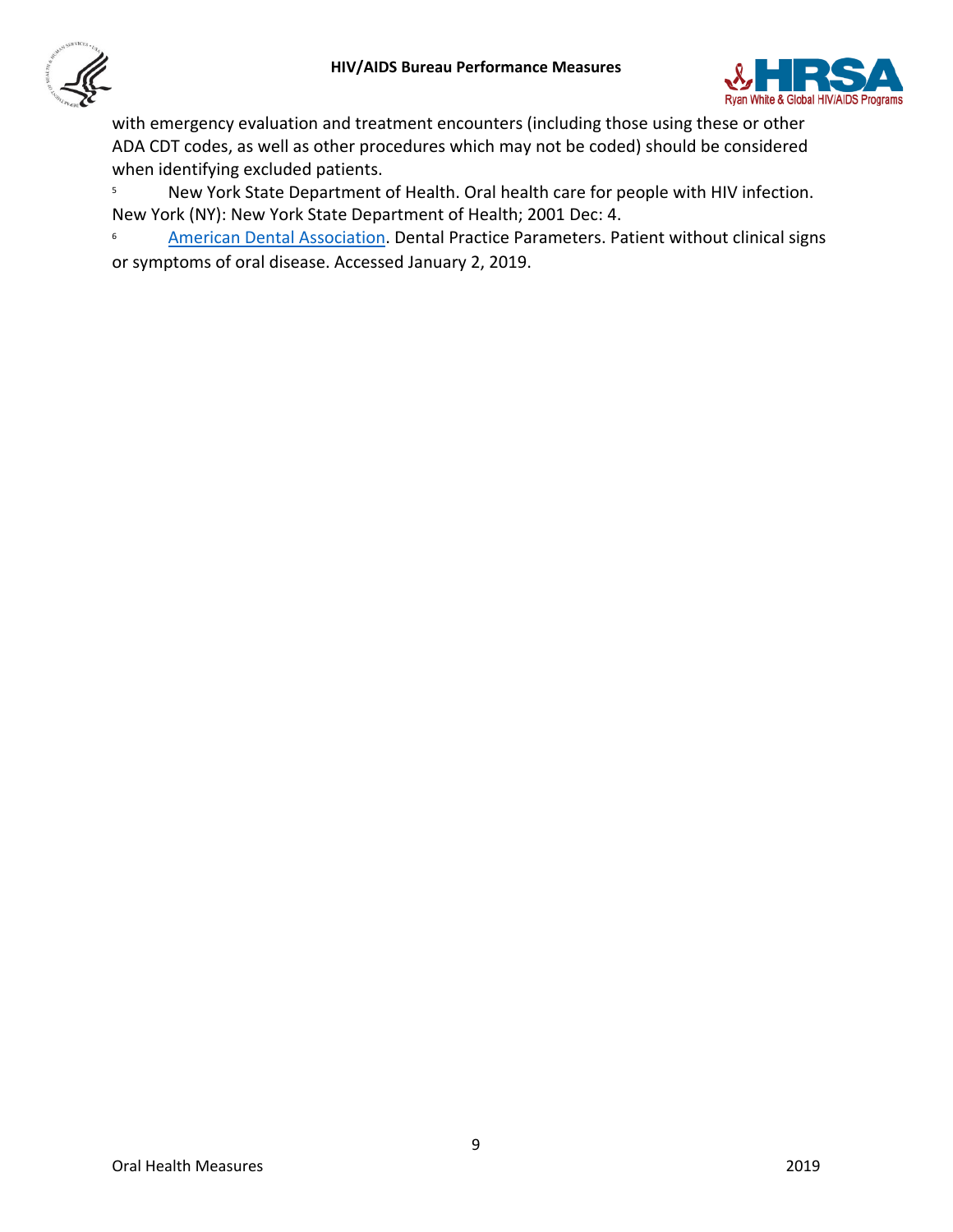



## <span id="page-9-0"></span>**Performance Measure: Periodontal Screening or Examination**

## **National Quality Forum #:** None

Description: Percentage of HIV-infected oral health patients<sup>1</sup> who had a periodontal screen or examination<sup>2</sup> at least once in the measurement year.

**Numerator:** Number of HIV-infected oral health patients who had a periodontal screen or examination<sup>2</sup> at least once in the measurement year.

**Denominator:** Number of HIV-infected oral health patients that received a clinical oral evaluation<sup>3</sup> at least once in the measurement year.

## **Patient Exclusions:**

- 1. Patients who had only an evaluation or treatment for a dental emergency in the measurement year.4
- 2. Edentulist patients (complete).
- 3. Patients who were <13 years of age.

#### **Data Elements:**

1. Is the patient HIV-infected? (Y/N)

a. If yes, did the patient have a clinical oral evaluation<sup>3</sup> at least once in the measurement year? (Y/N)

i. If yes, did the patient have a periodontal screen or examination2 at least once in the measurement year? (Y/N)

#### **Data Sources:**

- Data reports required by HRSA/HAB, such as the Ryan White HIV/AIDS Program Services Report (RSR), may provide useful data regarding the number of patients identified as receiving oral health services
- Electronic Health Record/Electronic Medical Record
- Oral health services patient record data abstraction of a sample of records
- Provider billing systems may be used; however, this will be dependent on the completeness and accuracy of coding of the procedures of interest

**National Goals, Targets or Benchmarks for Comparison:** None Available at this time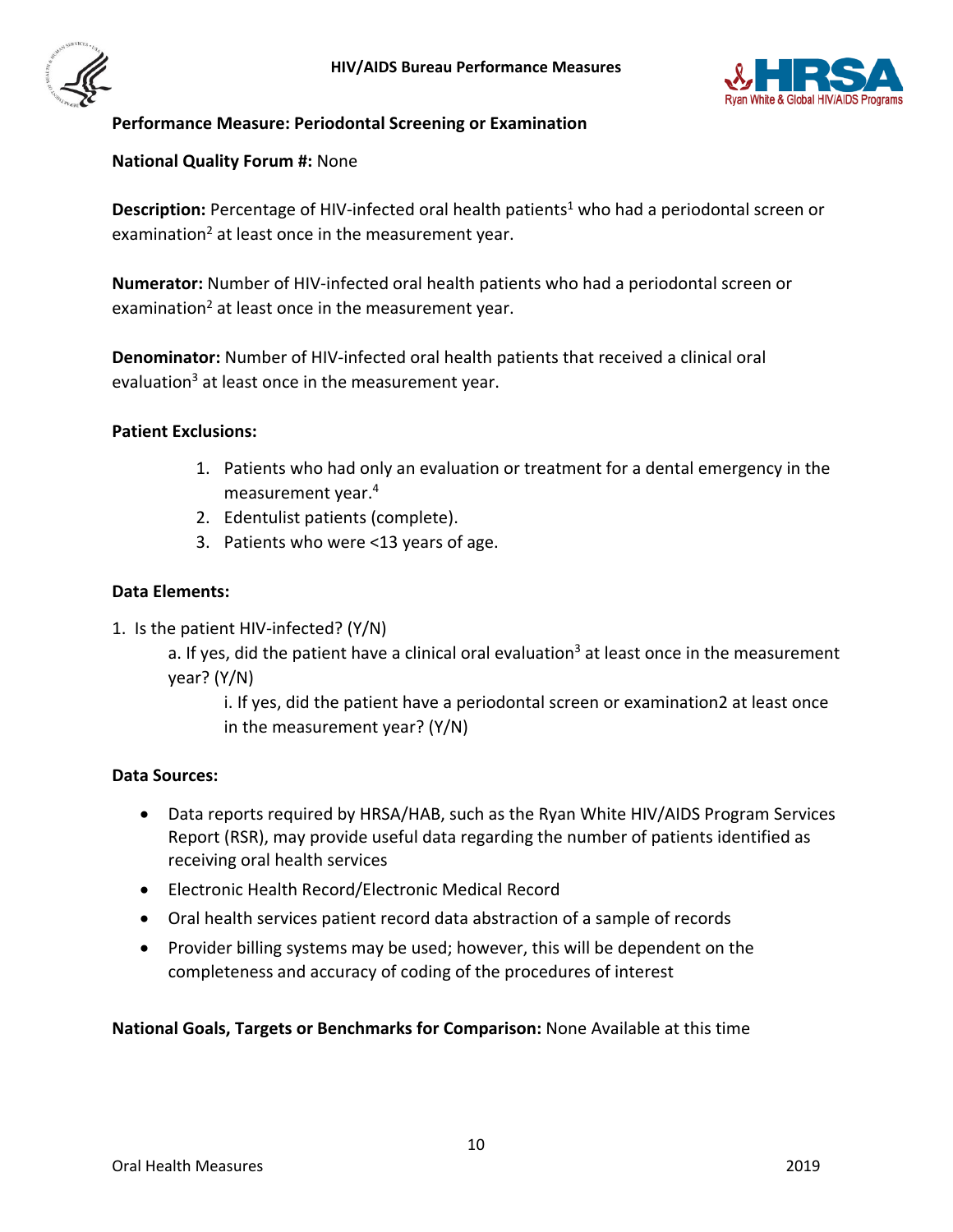



**Outcome Measures for Consideration:** Rate of tooth loss due to periodontal disease in the practice population

**Basis for Selection:** The American Academy of Periodontology "Parameter on Periodontitis Associated with Systemic Conditions" indicates that "some forms of periodontal disease may be more severe in individuals affected with immune system disorders. Patients infected with human immunodeficiency syndrome (HIV), may have especially severe forms of periodontal disease. The incidence of necrotizing periodontal diseases may increase with patients with acquired immunodeficiency syndrome (AIDS)." <sup>5</sup>

# **U.S. Public Health Service Guidelines:** None

# **References/Notes:**

1 "Patient" includes all patients aged 13 years or older.

2 A periodontal screen should include the assessment of medical and dental histories, the quantity and quality of attached gingival; bleeding; tooth mobility; and radiological review of the status of the periodontium and dental implants. "Appropriate screening procedures may be performed to determine the need for a comprehensive periodontal evaluation." (Source: American Academy of Periodontolgy. Parameter on Comprehensive Periodontal Examination. J Periodontol 2000; 71:847-848). A comprehensive periodontal examination (ADA CDT D0180) includes "the evaluation of periodontal conditions, probing and charting, evaluation and recording of the patient's dental and medical history and general health assessment. It may include the evaluation and recording or dental caries, missing or unerupted teeth, restorations, occlusal relationships and oral cancer evaluation" (Source: American Dental Association. Current Dental Terminology: CDT 2009-2010.) The screening or examination may be performed and documented by either a licensed dentist or, where state regulations allow, by a dental hygienist, but the interpretation of data and diagnosis must be made by a licensed dentist.

3 Clinical oral evaluations include evaluation, diagnosis and treatment planning. Pertinent ADA CDT codes for patient inclusion in the denominator may include the following: D0120- Periodic Oral Evaluation-established patient; D0150-Comprehensive oral evaluation, new or established patient; D0160-Detailed and Extensive Oral Evaluation; D0170-Re-evaluation, limited, problem focused (established patient; not postoperative visit); and D0180Comprehensive Periodontal Evaluation-new or established patient.

4 Pertinent ADA CDT codes for patient exclusion may include the following: D9110- Palliative (emergency) treatment of dental pain-minor procedure; and D0140-Limited Oral EvaluationProblem Focused; however, the diagnostic and treatment procedures associated with emergency evaluation and treatment encounters (including those using these or other ADA CDT codes, as well as other procedures which may not be coded) should be considered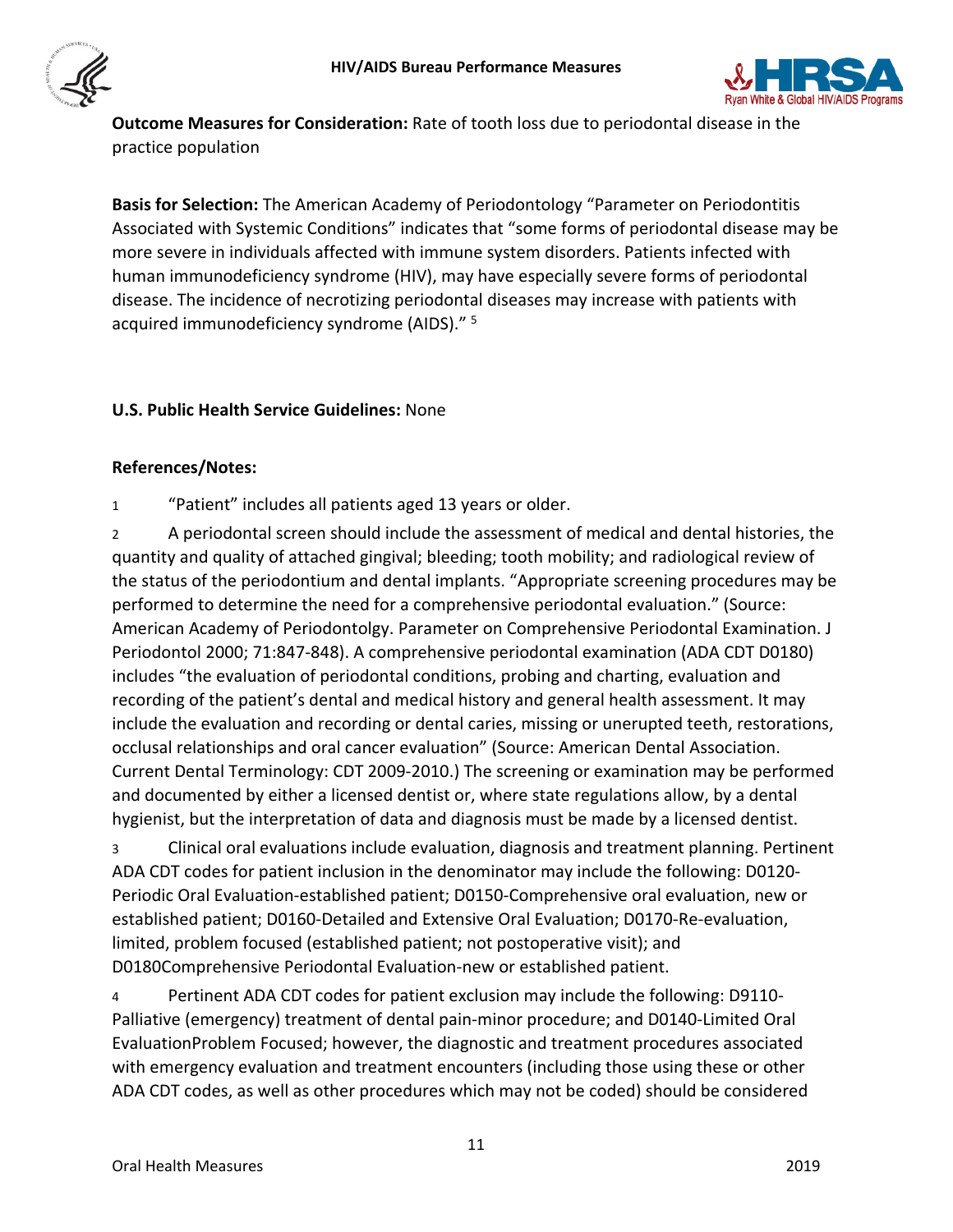



when identifying patients for exclusion. ADA: Code on Dental Procedures and Nomenclature [\(CDT Code\) .](http://www.ada.org/en/publications/cdt) Accessed January 2019

American Academy of Periodontology. [Parameter on Periodontitis Associated with Systemic](https://www.ncbi.nlm.nih.gov/pubmed/10875698)  [Conditions.](https://www.ncbi.nlm.nih.gov/pubmed/10875698) J Periodontol 2000; 71:876-879. Accessed January 2019.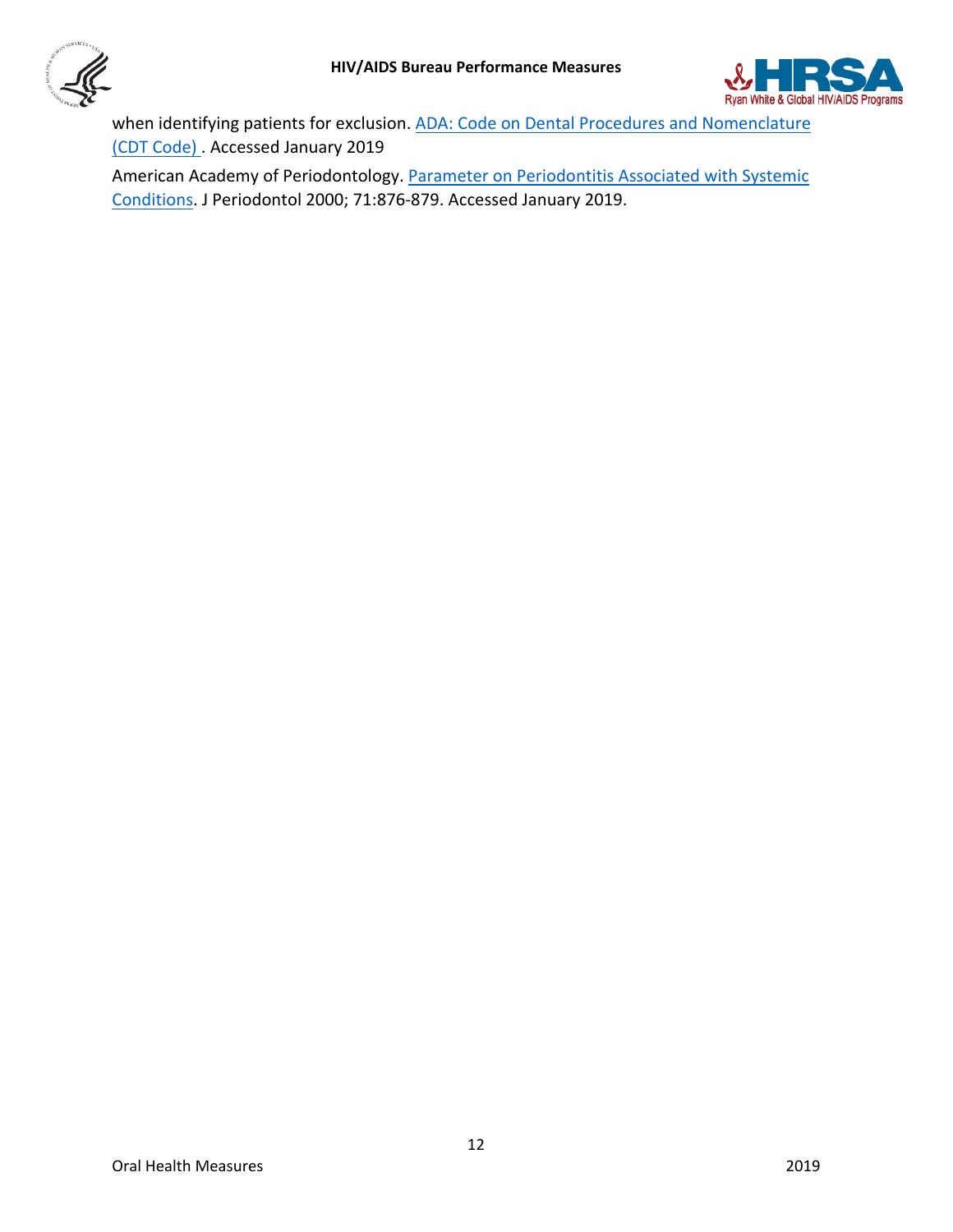



## <span id="page-12-0"></span>**Performance Measure: Phase 1 Treatment Plan Completion**

**National Quality Forum #:** None

**Description:** Percentage of HIV-infected oral health patients<sup>1</sup> with a Phase 1<sup>2</sup> treatment plan that is completed within 12 months.

**Numerator:** Number of HIV-infected oral health patients that completed Phase 1<sup>2</sup> treatment within 12 months of establishing a treatment plan.

**Denominator:** Number of HIV-infected oral health patients with a Phase 1 treatment plan established in the year prior to the measurement year<sup>3</sup>

**Patient Exclusions:** Patients who had only an evaluation or treatment for a dental emergency in the year prior to the measurement year.<sup>4</sup>

## **Data Elements:**

- 1. Is the patient HIV-infected? (Y/N)
	- a. If yes, did the patient have a Phase  $1^2$  treatment plan established in the year prior to the measurement year  $3$ ? (Y/N)

1. If yes, was the Phase  $1<sup>2</sup>$  treatment plan completed within 12 months of establishment? (Y/N)

## **Data Sources:**

- Data reports required by HRSA/HAB, such as the Ryan White HIV/AIDS Program Services Report (RSR), may provide useful data regarding the number of clients identified as receiving oral health services
- Electronic Health Record/Electronic Medical Record (A specific "dummy code" to signify when patient treatment is complete can be used to facilitate data collection.)
- Oral health services patient record data abstraction by grantee of a sample of records
- Provider billing systems may be used; however, this will be dependent on the completeness and accuracy of coding of the procedures of interest

## **National Goals, Targets, or Benchmarks for Comparison: None**

**Outcome Measures for Consideration:** Rate of untreated dental disease and oral pathology in the practice population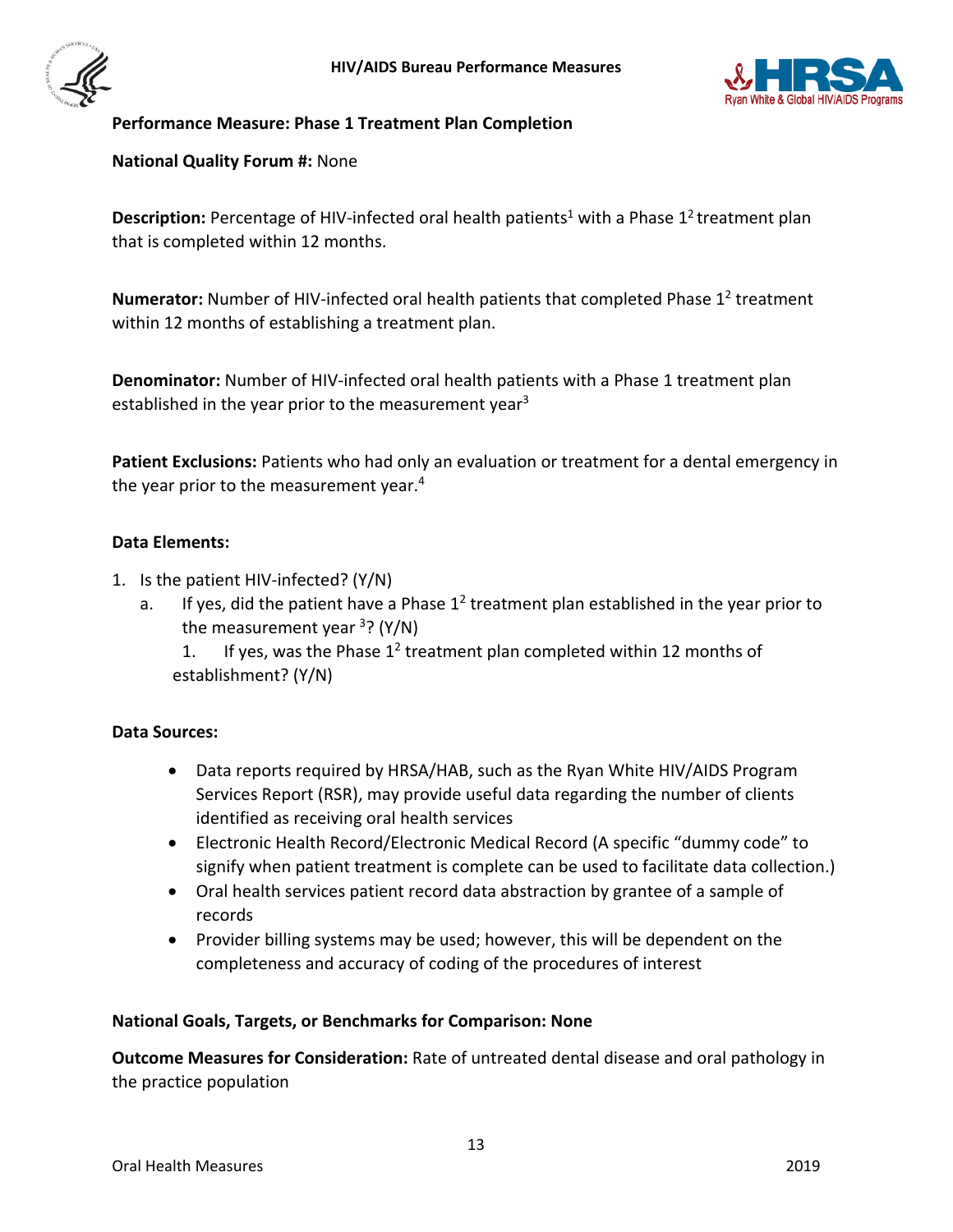



# **Basis for Selection:**

Oral diseases are progressive and cumulative and can affect our ability to eat, the foods we choose, how we look, and the way we communicate. These diseases can affect economic productivity and compromise our ability to work at home, at school, or on the job. Health disparities exist across population groups at all ages. Over one third of the US population (100 million people) has no access to community water fluoridation. Over 108 million children and adults lack dental insurance, which is over 2.5 times the numbers who lack medical insurance. See: US Department of Health and Human Services. *Oral Health in America: A Report of the Surgeon General: Executive Summary*. Rockville, MD: US Department of Health and Human Services, National Institute of Dental and Craniofacial Research, National Institutes of Health, 2000. See:

## [NIH: Reports of the Surgeon General](https://profiles.nlm.nih.gov/ps/retrieve/ResourceMetadata/NNBBJT/)

## [HHS: Public Health Reports](https://www.surgeongeneral.gov/library/publichealthreports/archive.html)

(2012 Oral Health Care for People Living With HIV/AIDS Supplement 2 2012) Accessed April 30, 2019.

Community and migrant health center oral health programs seek to increase access to oral health care for the underserved. This performance measure addresses two fundamental areas within community and migrant health center oral health programs: 1) the need to perform a comprehensive oral health exam that culminates with an accompanying treatment plan and 2) assuring that quality care is incorporated in the process of completing needed treatment in a timely manner. The measure facilitates the identification of contributing and restricting factors and practical low cost improvement options relevant to significant areas listed above.

With access to codes associated with comprehensive oral exams and Patient Treatment Completion (PTC), most management information systems will be able to provide an average length of time associated with completion of treatment. With this information, staffing patterns, financial costs (overhead expenses) and efficiency of the oral health program can be assessed. These additional benchmarks could also be measured across health center programs at the local, regional and national levels. The ultimate goal is to measure and assure that health centers routinely and systematically deliver comprehensive, quality oral health services and patient treatment is completed within a reasonable amount of time.

The performance measure is comprehensive in that subsequent performance analysis can broach a number of significant areas, such as: appointment scheduling, ratio of oral health providers to dental operatories, ratio of oral health providers to support staff, collaboration with medical colleagues emphasizing oral health as an essential component of an interdisciplinary approach to patient care, prioritization of patients and/or procedures, general productivity and efficiency.